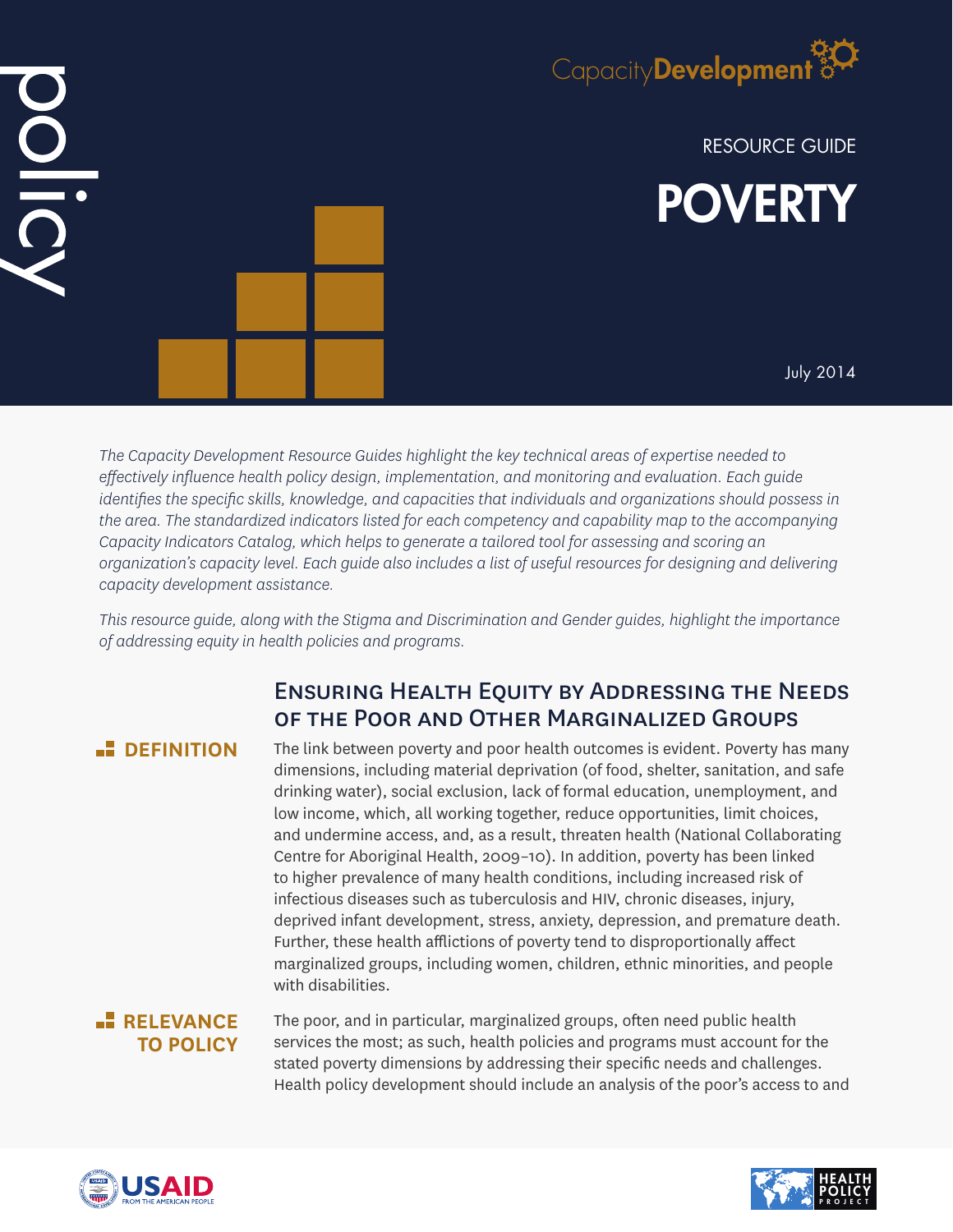use of services to ensure the policies will support and contribute to health equity and poverty reduction efforts. Of particular importance are financial, geographic, and social limitations, including stigma and discrimination. Policy and program monitoring are also vital to ensure that interventions targeting these groups (e.g., removal of user fees, voucher schemes, mobile services, etc.) have the intended effects and lead to improved health outcomes.

## $\blacksquare$  **KEY CAPABILITIES**

Key competencies and capacities required in addressing poverty and its relation to health inequities include the ability to quantify and understand the root causes of health disparities and scrutinize health financing policies and systems to ensure they support equitable access to services. Moreover, the poor and marginalized groups need to be able to actively engage in policy development processes and implementation to ensure equity issues are included on the policy agenda, programs and services respond to their needs, and governments are held accountable for achieving health equity goals.

## **PERFORMANCE IDEAL**

#### **High capacity to address the health needs of the poor and other marginalized groups includes being able to**

- Promote equity within the policy process by assessing, monitoring, and evaluating the implications of policies, strategies, resource allocation, and programs on the poor and marginalized communities
- Actively engage the poor and other vulnerable groups in policymaking, implementation, and monitoring
- **E** Ensure that all policies, strategies, plans, programs, and financing interventions reflect the realities of the poor and other marginalized groups and respond to their needs as defined by them

#### **In the ideal, the following would exist:**

- Systems and processes to identify health inequities and address them in all aspects of policy formulation, implementation, monitoring and evaluation
- **Policymakers, implementers, managers, and service providers who are** accountable to achieving health equity goals
- The equitable allocation of relevant resources based on disease burden and poverty
- Opportunities and mechanisms for the poor and other marginalized populations to participate in the policy process
- Systemic monitoring and evaluation of the impact of policy development and implementation on health equities among the poor and other marginalized populations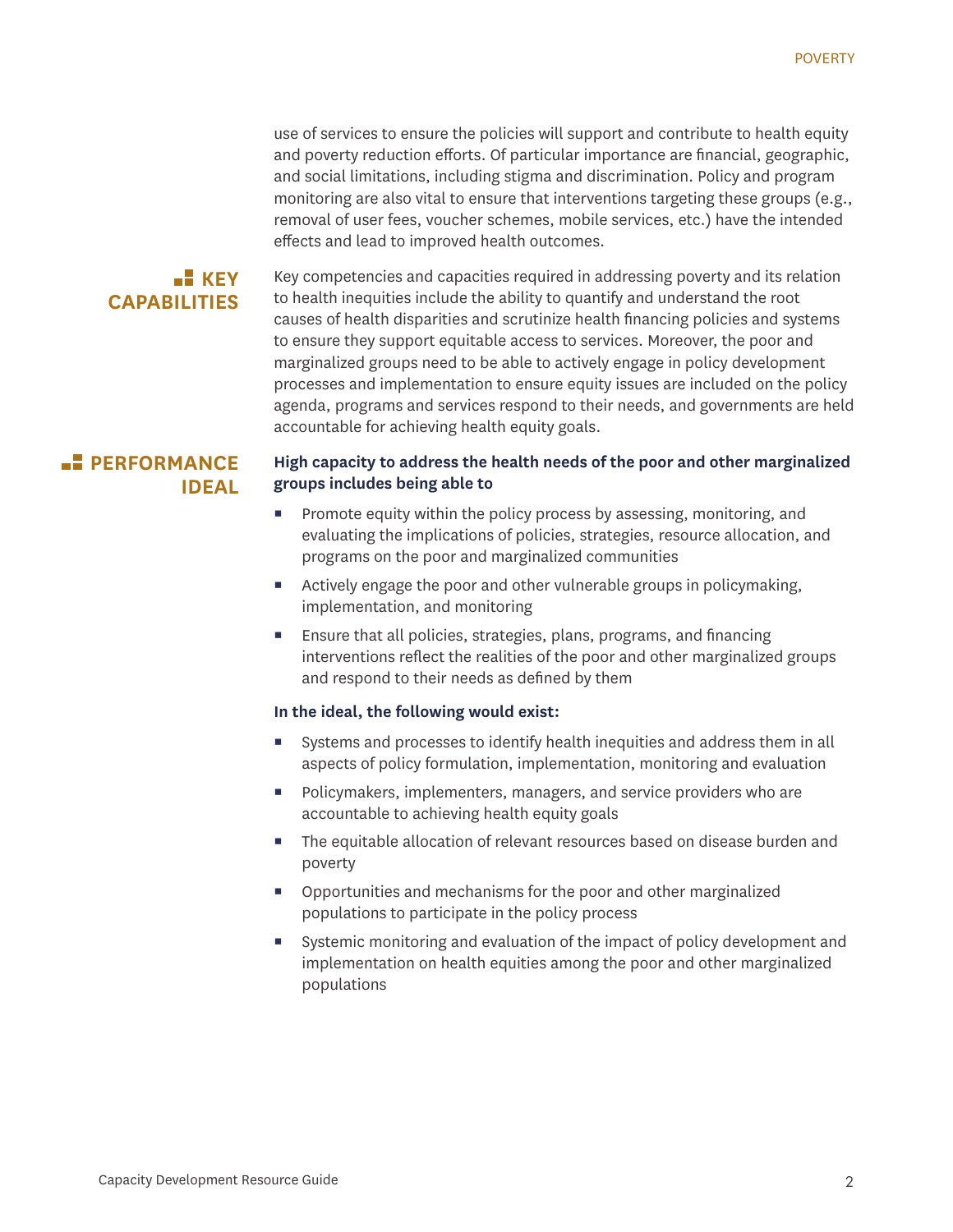# individual competencies

### **KNOWLEDGE OF**

| The interplay between multiple vulnerability factors (e.g., poverty, gender, sexual<br>identity, ethnicity, age, geography) and how they affect the achievement of desirable<br>health outcomes                                         | POV <sub>1</sub> |
|-----------------------------------------------------------------------------------------------------------------------------------------------------------------------------------------------------------------------------------------|------------------|
| Promising entry points in the policymaking process to advocate for equity-oriented<br>policies, financing, and programs                                                                                                                 | POV <sub>2</sub> |
| <b>SKILLS TO BE ABLE TO</b>                                                                                                                                                                                                             |                  |
| Apply different research methods (e.g., qualitative, quantitative, poverty mapping)<br>to identify marginalized communities, their needs, and barriers to participation in<br>the policy process and/or to equitable access to services | POV <sub>3</sub> |
| Analyze and use evidence (e.g., burden of disease, barriers, financing) to inform<br>the design of policies and programs that respond to the needs of the poor and<br>other marginalized populations                                    | POV4             |
| Develop the knowledge and skills of the poor and other marginalized populations<br>to be engaged in participatory research and the policy process                                                                                       | POV <sub>5</sub> |
| Implement and monitor policies and programs designed to increase access, use,<br>and coverage of services among marginalized populations                                                                                                | POV6, POV7       |
| Communicate persuasively (in writing and orally) with policymakers, donors, civil<br>society, and other stakeholders to prioritize and take action to address health<br>inequities                                                      | POV <sub>8</sub> |
|                                                                                                                                                                                                                                         |                  |

#### **ATTITUDES/VALUES/ATTRIBUTES**

| Values participatory approaches and collaboration                                                       | POV9              |
|---------------------------------------------------------------------------------------------------------|-------------------|
| Demonstrates leadership to mobilize and inspire others to promote equity-based<br>policies and programs | POV <sub>10</sub> |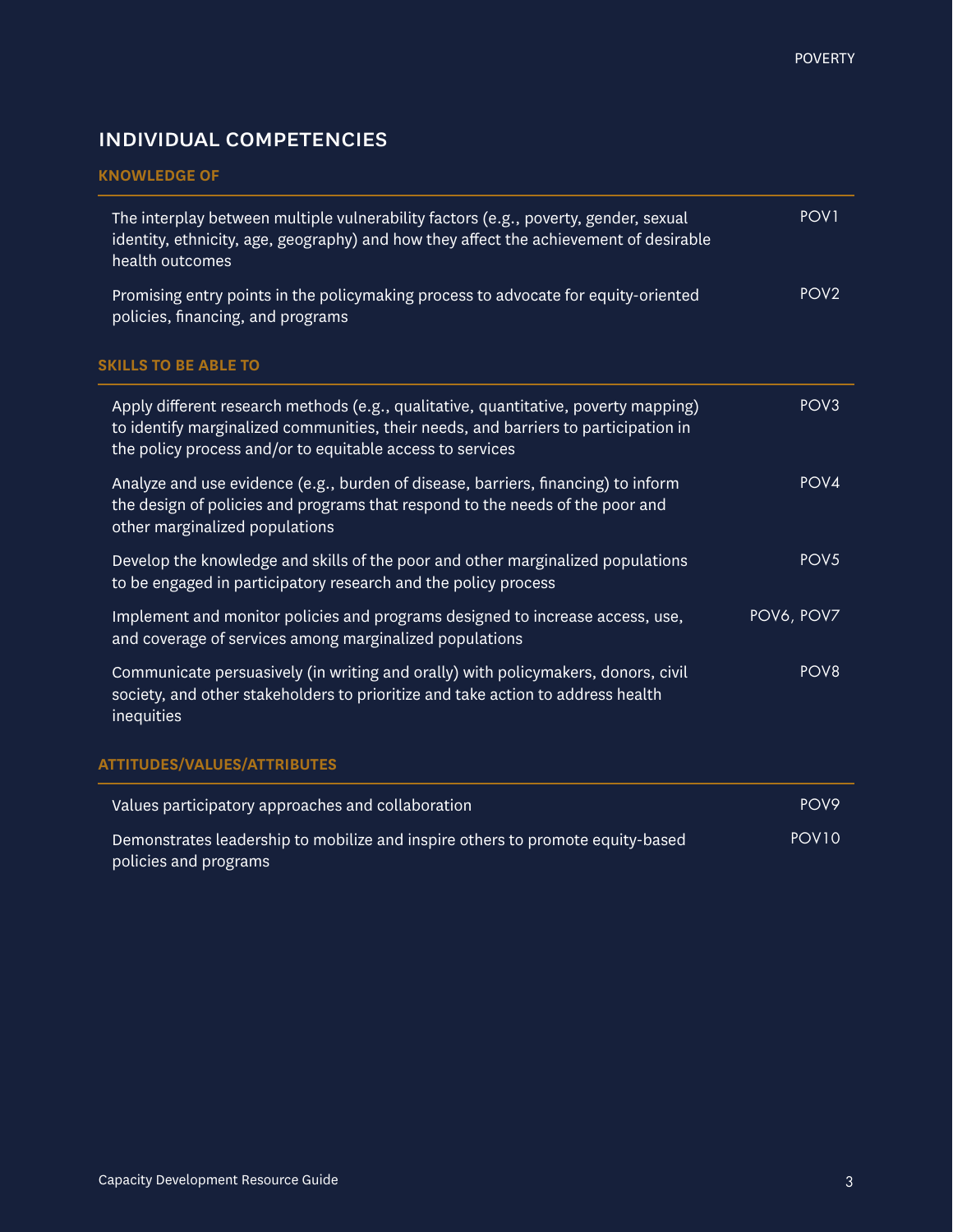# organizational capabilities

#### **TECHNICAL ABILITY TO**

| Involve, train, and support the poor and other marginalized groups to be engaged<br>in the policy process and social accountability efforts (e.g., citizen monitoring,<br>community watchdog groups)                                                                                      | <b>POV32,</b><br><b>POV34, POV37</b> |
|-------------------------------------------------------------------------------------------------------------------------------------------------------------------------------------------------------------------------------------------------------------------------------------------|--------------------------------------|
| Provide capacity development support to nongovernmental organizations or other<br>groups representing the poor and other marginalized groups in the policy process<br>to address health equity issues                                                                                     | POV33                                |
| Apply different research methods (e.g., focus groups, key informant interviews,<br>participatory assessments, poverty mapping, etc.) to identify marginalized<br>communities, their needs, and barriers to participation in the policy process and/<br>or to equitable access to services | POV39                                |
| Facilitate the development of public-private partnerships involving the<br>government, the private sector, civil society organizations, faith-based groups,<br>and other stakeholders to achieve equity goals                                                                             | POV36                                |
| Champion, establish, or redress legal and regulatory mechanisms to protect the<br>rights of the poor and other marginalized groups                                                                                                                                                        | POV <sub>14</sub>                    |
| Use evidence to develop operational policies that remove barriers to access<br>among the poor and other marginalized groups                                                                                                                                                               | <b>POV13</b>                         |
| Advocate for the integration of health equity goals into national development and<br>poverty reduction plans                                                                                                                                                                              | POV <sub>17</sub>                    |
| Establish and/or support mechanisms to implement national development and<br>poverty reduction plans to achieve health equity goals                                                                                                                                                       | <b>POV18</b>                         |
| Monitor and hold accountable national-, district-, and community-level<br>stakeholders for the attainment of established health equity goals                                                                                                                                              | <b>POV19</b>                         |
| Translate policies into programs in such a way that health inequities are addressed<br>and/or eliminated                                                                                                                                                                                  | POV <sub>20</sub>                    |
| Monitor the budget process to ensure that policy implementation is adequately<br>funded and takes poverty into consideration                                                                                                                                                              | POV <sub>22</sub>                    |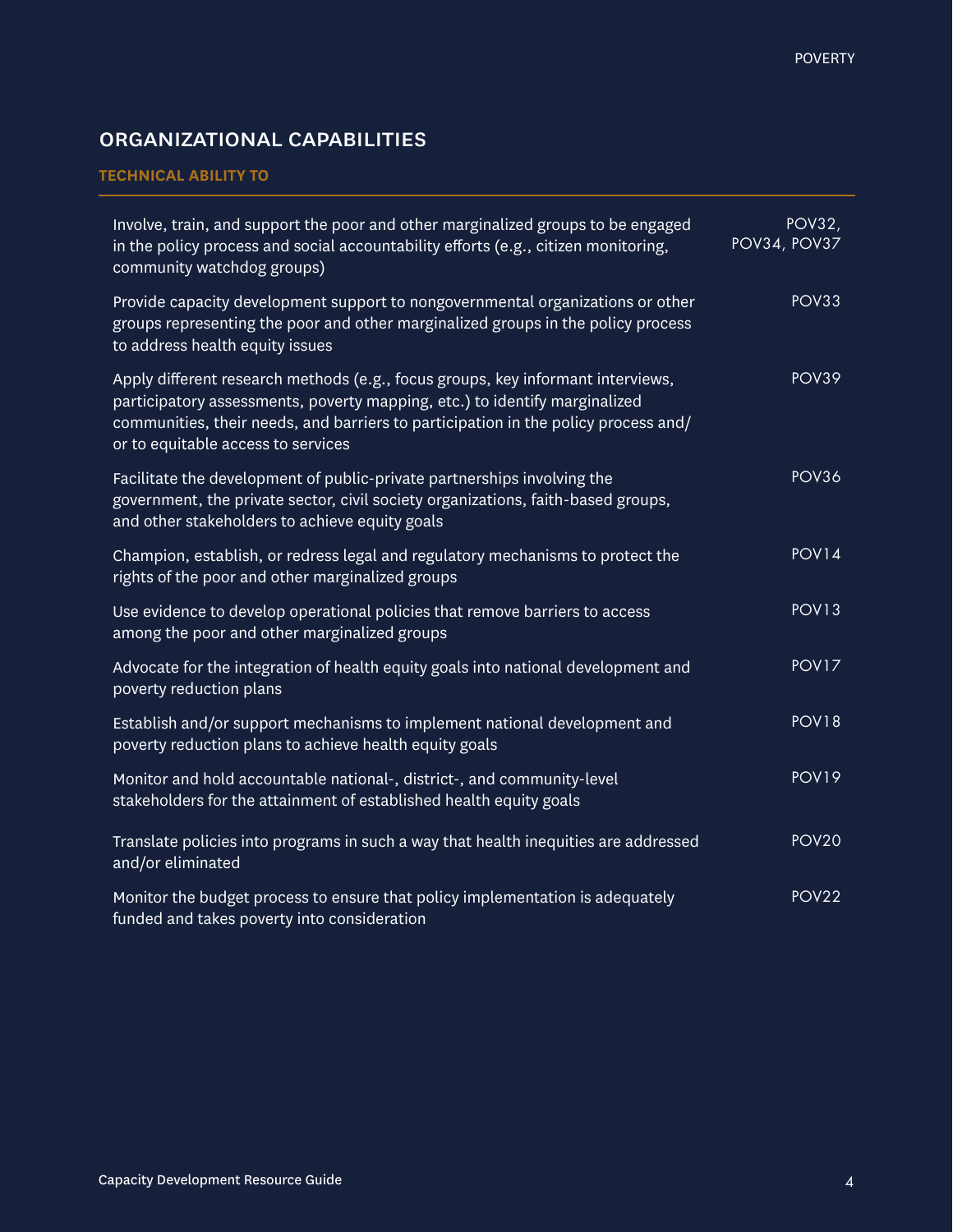### **RELATIONAL ABILITY TO**

| Mobilize political commitment and/or financial resources to achieve health equity<br>goals                                                                     | <b>POV15, POV16</b>                            |
|----------------------------------------------------------------------------------------------------------------------------------------------------------------|------------------------------------------------|
| Earn and maintain a reputation of integrity, expertise, and commitment to health<br>equity among stakeholders                                                  | POV38                                          |
| Collaborate and mobilize the private sector (businesses) to act on principles of<br>corporate social responsibility to address health inequity issues          | POV35                                          |
| ORGANIZATIONAL OPERATIONS AND MANAGEMENT TO SUPPORT                                                                                                            |                                                |
| An organizational mission, values, and leadership that reflect a commitment to<br>promoting and upholding equity                                               | POV <sub>26</sub>                              |
| An adequate number of qualified staff to collect, disaggregate, and analyze<br>information on health inequities                                                | POV11                                          |
| Appropriate systems and tools to collect/document, disaggregate, analyze, and<br>use information on health inequities, including to inform funding allocations | POV12, POV21,<br>POV23, POV27,<br>POV28, POV30 |
| Regular tracking of public resource allocation and expenditure related to issues of<br>health equity and policy implementation                                 | POV29, POV31                                   |
| Strategic and equitable allocation of organizational resources based on disease<br>burden and other relevant vulnerability factors (e.g., poverty)             | POV24, POV25                                   |
| Equity-based indicators used to monitor and assess the effect of policies and<br>programs on the poor                                                          | POV <sub>40</sub>                              |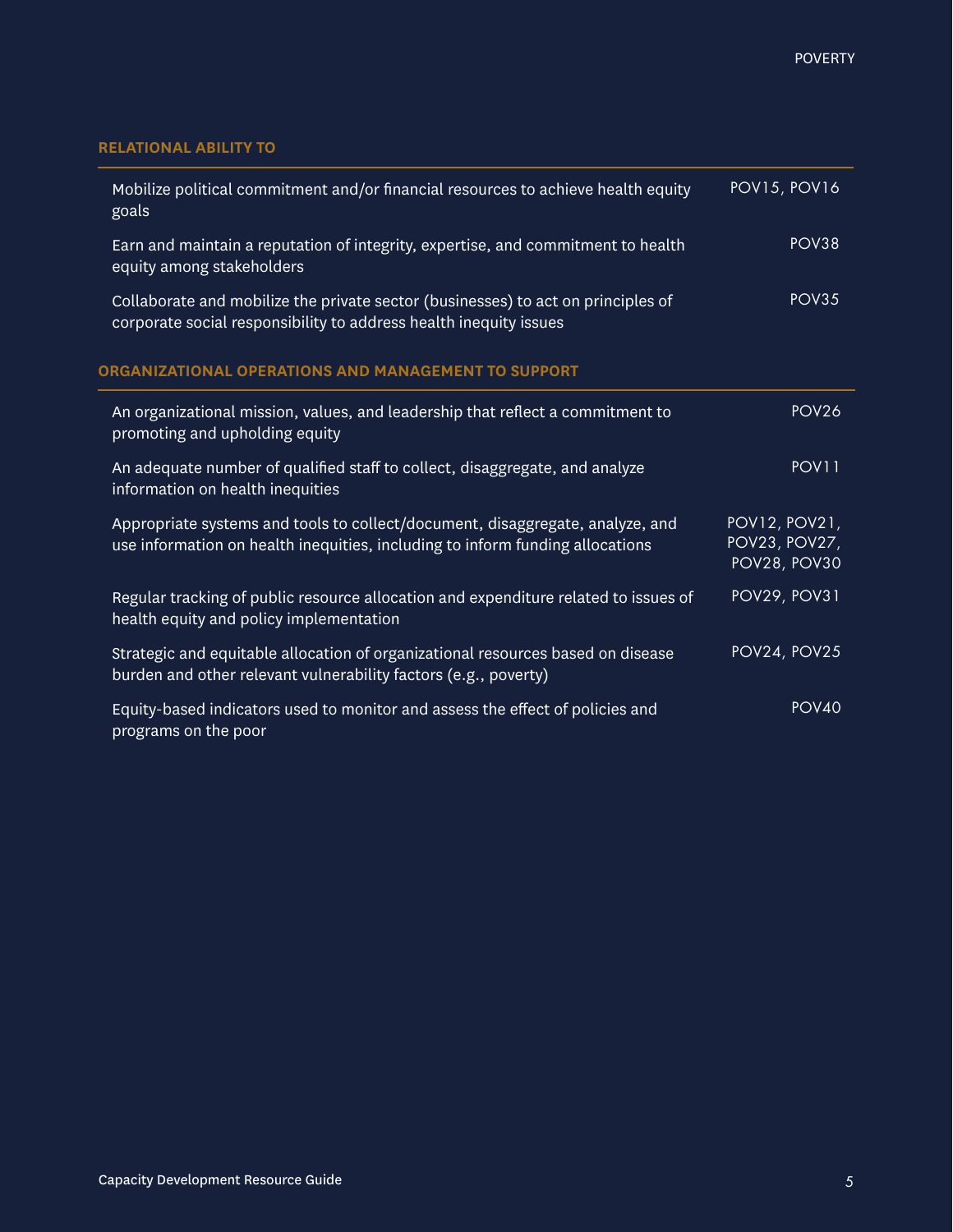## **ILLUSTRATIVE CAPACITY-STRENGTHENING ACTIVITIES**

- Train researchers, policymakers, program managers, and other stakeholders on the use of the EQUITY Approach (USAID | Health Policy Initiative, Task Order 1, 2010a) to
	- **E**ngage and empower the poor
	- **Q**uantify the level of inequality in healthcare use and health status
	- **U**nderstand the barriers to access
	- **I**ntegrate equity goals and approaches in policies, plans, and agendas
	- **T**arget resources and efforts to the poor
	- **Y**ield public-private partnerships for equity
- Partner with organizations representing marginalized populations, particularly the poor, to develop proposals and implement awards jointly, conduct advocacy activities to adopt pro-poor policies, and hold governments accountable for health equity goals

RESOURCES Bennett, S., and L. Gilson. 2001. "Health Financing: Designing and Implementing Pro-Poor Policies." London: UK Department for International Development (DFID) Health Systems Resource Centre. Available at: http://hdrc.dfid.gov.uk/wp-content/uploads/2012/10/Health-financing. pdf.

> Bhuyan, A., M. Borda, and W. Winfrey. 2007. *Making Family Planning Part of the PRSP Process: A Guide for Incorporating Family Planning Programs into Poverty Reduction Strategy Papers*. Washington, DC: Futures Group, Health Policy Initiative, Task Order 1. Available at: http://www. healthpolicyinitiative.com/Publications/Documents/257\_1\_PRSP\_paper\_final.pdf.

> Diamond, I., M. Zoe, and R. Stephenson. 2001. "Assessing the Health of the Poor: Towards a Pro-Poor Measurement Strategy." London: DFID Health Systems Resource Center. Available at: http:// r4d.dfid.gov.uk/PDF/Outputs/HOppsIssuesPaperDiamond.pdf.

> Foreit, K. 2012. *Addressing Poverty: A Guide for Considering Poverty-Related and Other Inequities in Health*. Chapel Hill, NC: MEASURE Evaluation. Available at: http://www.cpc.unc.edu/ measure/publications/ms-08-27.

Gwatkin, D.R. 2004. "Are Free Government Health Services the Best Way to Reach the Poor?" *Health, Nutrition and Population (HNP) Discussion Paper*. Washington, DC: World Bank. Available at: http://siteresources.worldbank.org/HEALTHNUTRITIONANDPOPULATION/ Resources/281627-1095698140167/Chapter2Final.pdf.

London, L., and H. Schneider. 2012. "Globalisation and health inequalities: can a human rights paradigm create space for civil society action?" *Soc Sci Med* 74(1): 6–13. Available at: http:// www.ncbi.nlm.nih.gov/pubmed/21511377.

Malena, C., R. Forster, and J. Singh. 2004. "Social Accountability: An Introduction to the Concept and Emerging Practice." *Social Development Paper* No. 76. Washington, DC: World Bank. Available at: http://siteresources.worldbank.org/INTPCENG/214578- 1116499844371/20524122/310420PAPER0So1ity0SDP0Civic0no1076.pdf.

Marmot, M., and Commission on Social Determinants of Health. 2007. "Achieving health equity: from root causes to fair outcomes." *Lancet* 370(9593): 1153–63. Available at: http://www.ncbi. nlm.nih.gov/pubmed/17905168.

National Collaborating Centre for Aboriginal Health. 2009–10. "Poverty as a Social Determinant of First Nations, Inuit, and Métis Health." *Social Determinants of Health*. Prince George, BC,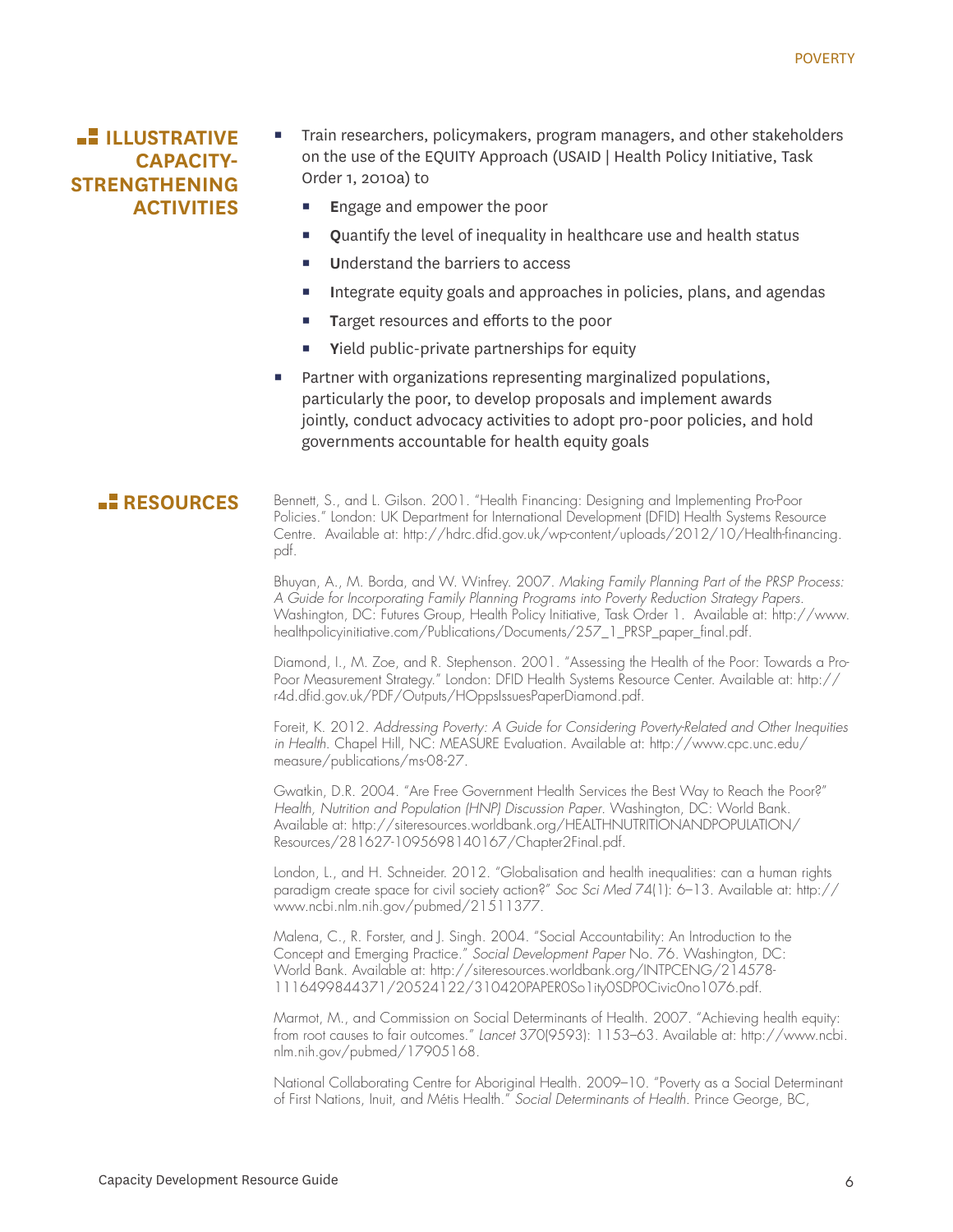Canada: National Collaborating Centre for Aboriginal Health, University of Northern British Columbia. Available at: http:// www.nccah-ccnsa.ca/docs/fact%20sheets/social%20determinates/NCCAH\_fs\_poverty\_EN.pdf.

Ostlin, P., P. Braveman, N. Dachs, World Health Organization (WHO) Task Force on Research Priorities for Equity in Health, and WHO Equity Team. 2005. "Priorities for Research to Take Forward the Health Equity Policy Agenda." *Bull World Health Organ* 83(12): 948–53. Available at: http://www.ncbi.nlm.nih.gov/pubmed/16462988.

Ozonas, M. 2011. "The Gender Responsive Budgeting Capacity Index: Methodology for Assessing and Monitoring GRB Capacity in Public Institutions." Mexico: ONU Mujeres. Available at: http://www.gender-budgets.org/index.php?option=com\_ joomdoc&task=document.download&path=resources/by-type/guidance-sheets/the-grb-capacity-index&Itemid=381.

Reading, Charlotte Loppie, and Fred Wien. 2009. Health Inequalities and Social Determinants of Aboriginal People's Health. Prince George, BC, Canada: National Collaborating Centre for Aboriginal Health, University of Northern British Columbia. Available at: http://www.nccah-ccnsa.ca/docs/social%20determinates/NCCAH-loppie-Wien\_report.pdf.

Rocha, G.M., A.M. Martinez, E.V. Rios, and M.E. Elizondo. 2004. "Resource Allocation Equity in Northeastern Mexico." *Health Policy* 70(3): 271–9. Available at: http://www.ncbi.nlm.nih.gov/pubmed/15488994.

USAID | Health Policy Initiative, Task Order 1. 2007. *Inequalities in the Use of Family Planning and Reproductive Health Services: Implications for Policies and Programs*. Washington, DC: Futures Group, Health Policy Initiative, Task Order 1. Available at: http://pdf.usaid.gov/pdf\_docs/PNADM166.pdf.

USAID | Health Policy Initiative, Task Order 1. 2010a. *The Equity Framework: Influencing Policy and Financing Reforms to Increase Family Planning Access for the Poor in Kenya*. Washington, DC: Futures Group, Health Policy Initiative, Task Order 1. Available at: http://www.healthpolicyinitiative.com/Publications/Documents/1146\_1\_Kenya\_EQUITY\_Approach\_ FINAL\_5\_18\_10\_acc.pdf.

USAID | Health Policy Initiative, Task Order 1. 2010b. "Policy Approaches to Equity in Health." Washington, DC: Futures Group, Health Policy Initiative, Task Order 1. Available at: http://www.healthpolicyinitiative.com/index.cfm?id=elearnEquity.

USAID | Health Policy Initiative, Task Order 1. 2010c. *Seminar on Policy Approaches to EQUITY in Health: Facilitator Guide*. Washington, DC: Futures Group, Health Policy Initiative, Task Order 1. Available at: http://www.healthpolicyinitiative.com/ Publications/Documents/1381\_1\_Seminar\_on\_Policy\_Approaches\_to\_Equity\_in\_Health\_Faci.pdf.

Victora, C.G., A. Wagstaff, J.A. Schellenberg, D. Gwatkin, M. Claeson, et al. 2003. "Applying an Equity Lens to Child Health and Mortality: More of the Same is Not Enough." *Lancet* 362(9379): 233–41. Available at: http://www.ncbi.nlm.nih.gov/ pubmed/12885488.

White Ribbon Alliance for Safe Motherhood. 2010. "Promoting Accountability for Safe Motherhood: The WRA's Social Watch Approach for Mobilizing Civil Society to Hold Government Accountable." Washington, DC: Futures Group, Health Policy Initiative, Task Order 1. Available at: http://www.healthpolicyinitiative.com/Publications/Documents/1282\_1\_Social\_Watch\_ WRA\_HPI\_FINAL\_acc.pdf.

World Health Organization. 2012. "All for Equity: World Conference on Social Determinants of Health: Meeting Report, Rio De Janeiro, Brazil, 19–21 October 2011." Geneva: WHO. Available at: http://www.who.int/sdhconference/resources/wcsdh\_ report/en/index.html.

Zosa-Feranil, I., C.P. Green, et al. 2009. *Engaging the Poor on Family Planning as a Poverty Reduction Strategy*. Washington, DC: Futures Group, Health Policy Initiative, Task Order 1. Available at: http://www.healthpolicyinitiative.com/Publications/ Documents/995\_1\_Engaging\_the\_Poor\_IA5\_\_FINAL\_12\_1\_09\_acc.pdf.